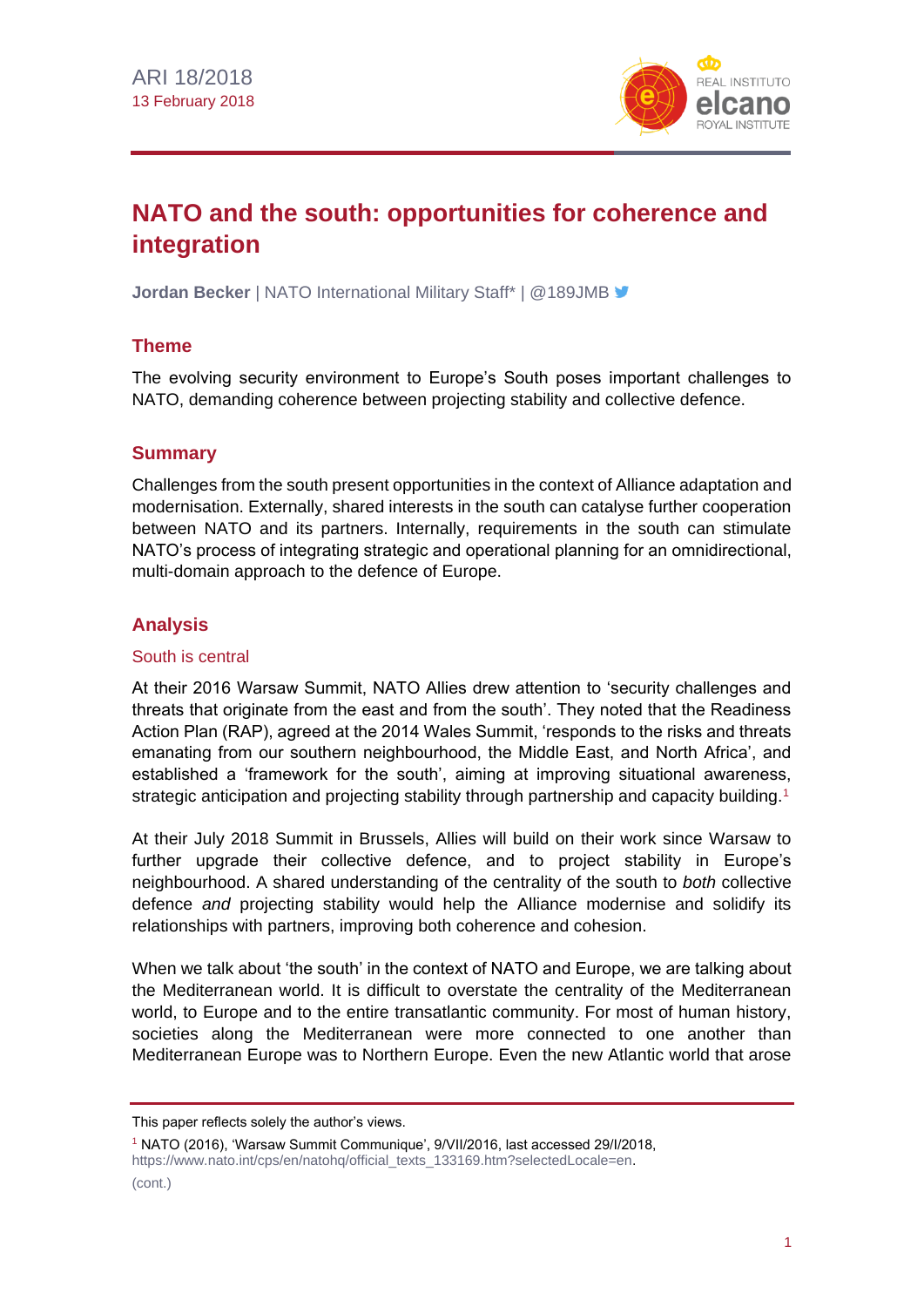in the 15<sup>th</sup> and 16<sup>th</sup> centuries –and which is embodied by the modern transatlantic community– is in many senses an heir to Mediterranean culture.<sup>2</sup>

It is also difficult to overstate the strategic centrality of the Mediterranean in the current security environment. Nine NATO allies (Spain, France, Italy, Slovenia, Croatia, Montenegro, Albania, Greece and Turkey) have Mediterranean coastlines, which means they directly share this ancient and critical line of communication with Morocco, Algeria, Tunisia, Libya and Egypt on the Mediterranean's southern shore, and Syria, Lebanon and Israel on the eastern shore. Two EU members (Malta and Cyprus) are Mediterranean islands. The Mediterranean is also a conduit between Europe and the broader Middle East and Sub-Saharan Africa. The Mediterranean was the top venue for short sea shipping for EU ports in 2015, amounting to 29% of the total.<sup>3</sup>

Migration –particularly irregular migration– across the Mediterranean remains a strategic issue. While Mediterranean Sea arrivals in Europe declined from their high of over one million in 2015 to just over 170,000 in 2017, $4$  the movement and integration of migrants transiting the Mediterranean remains a topic of major concern for Europe,<sup>5</sup> and even for the US. $6$  Our collective understanding of the security implications of trans-Mediterranean migration is still evolving, $<sup>7</sup>$  making clear transatlantic consensus difficult to achieve.</sup>

#### NATO's objectives in the south?

Given the importance of the Mediterranean, we might expect NATO to have identified strategic ends or mid- to long-term objectives for its southern and eastern shores. In a perfect strategic world, planners would align such clearly defined ends with available means and identify ways to achieve them. In the real world, however, strategy rarely functions like that. There is no 'end', and strategists function more like gardeners tending an ever-changing environment subject to endless variables, than like artists producing a final *chef d'oeuvre* and then moving on.

<sup>4</sup> UNHCR (2018), 'Mediterranean situation', 17/I/2018, last accessed 18/I/2018, [http://data2.unhcr.org/en/situations/mediterranean.](http://data2.unhcr.org/en/situations/mediterranean)

<sup>2</sup> Fernand Braudel (1949), *La Méditerranée et le monde méditerranéen à l'époque de Philippe II*, Armand Colin, Paris.

<sup>3</sup> Eurostat (2017), 'Maritime transport statistics – short sea shipping of goods', February, last accessed 18/I/2018[, http://ec.europa.eu/eurostat/statistics-explained/index.php/Maritime\\_transport\\_statistics\\_-](http://ec.europa.eu/eurostat/statistics-explained/index.php/Maritime_transport_statistics_-_short_sea_shipping_of_goods) [\\_short\\_sea\\_shipping\\_of\\_goods.](http://ec.europa.eu/eurostat/statistics-explained/index.php/Maritime_transport_statistics_-_short_sea_shipping_of_goods)

<sup>5</sup> European Commission (2017), 'Fifth Progress Report on the Partnership Framework with third countries under the European Agenda on Migration', Report from the Commission to the European Parliament, The European Council and the Council, European Commission, Brussels.

<sup>&</sup>lt;sup>6</sup> Although the US has accepted a relatively small number of refugees from the greater Mediterranean region in recent years, migration remains a salient issue in US politics. See, for example, Jennifer Epstein, Erik Wasson & Arit John (2018), 'Senator calls Trump's denial of 'shithole' comment 'not true'", Bloomberg Politics, 12/I/2018, last accessed 18/I/2018[, https://www.bloomberg.com/news/articles/2018-01-11/trump](https://www.bloomberg.com/news/articles/2018-01-11/trump-said-to-call-haiti-african-nations-shithole-countries)[said-to-call-haiti-african-nations-shithole-countries.](https://www.bloomberg.com/news/articles/2018-01-11/trump-said-to-call-haiti-african-nations-shithole-countries)

<sup>7</sup> Vincenzo Bove & Tobias Böhmelt (2016), 'Does immigration induce terrorism?', *The Journal of Politics*, vol. 78, nr 2, p. 572-588.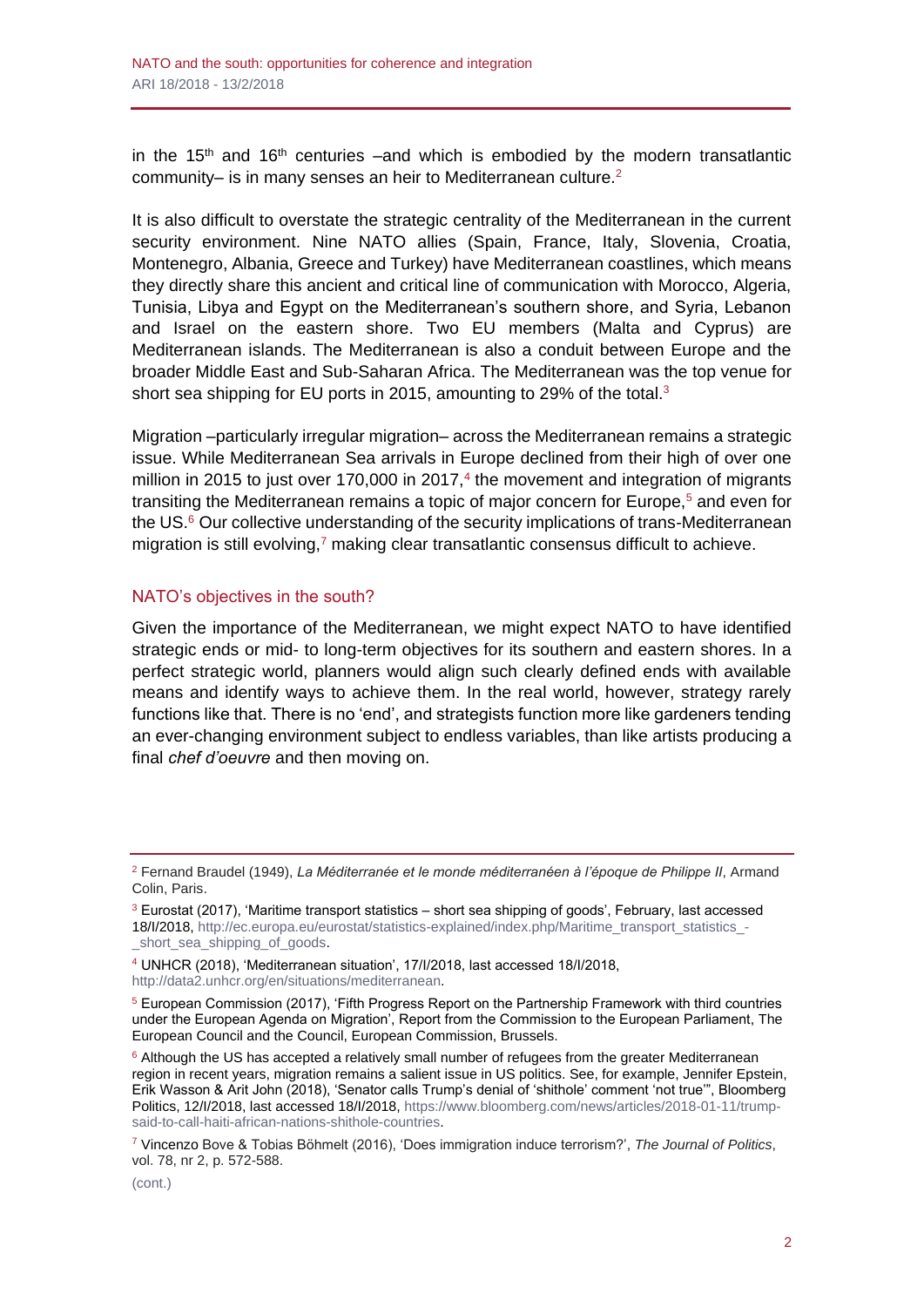Ideally, NATO's objectives for the south would be publicly announced after being formally agreed by the North Atlantic Council, deeply informed by a military-strategic vision emanating from NATO's military authorities and by the objectives and capabilities of NATO's partners in the region –including the desires of their citizens–. Those objectives would be an integral part of a larger strategic approach. In reality, NATO's leaders do not have the luxury of such a neat, linear approach to strategy. Adversaries and events vote emphatically, leaving NATO and national planners to continually construct and maintain a strategic airplane while in flight, building consensus as they go under conditions of perpetual uncertainty.

Secretary General Jens Stoltenberg nonetheless summarised NATO's broad objective for the south thus: 'to protect our territory, we must be willing to project stability beyond our borders. If our neighbours are more stable, we are more secure'.<sup>8</sup> Questions, of course remain, even as NATO begins 'projecting stability' to the south: do allies have a shared understanding of the meaning of stability? What is the relationship between stability and other interests and values Allies share, like support for liberal democracy and human rights? Are there trade-offs between these values and interests or are they mutually supportive? *Who* is to provide stability? The difficulty of these questions challenges consensus between 29 allies with differing situations and interests. NATO remains irreplaceable as a platform to reconcile those differences in the interest of a common approach.

#### Means required are not means available

This necessary ambiguity, at least in the near- to mid-term, means making do with means currently available. In the broadest sense, those means have increased since 2015, with allied defence spending rising in accordance with the pledge Allied Heads of State and Government made to one another at their Wales Summit: to halt or reverse declines in defence spending, and to move towards spending 2% of GDP on defence (and 20% of defence budgets on equipment modernisation) over the ensuing decade.

Identifying and providing the appropriate operational means to protect allied territory by "Projecting Stability," however, is challenging. NATO is continually adapting, and the current iteration of this process is driven by dual developments in the international system. First, rising revisionist powers are challenging the post-Cold War order of which NATO is a cornerstone. They are doing so across the continuum of conflict: engaging in political warfare without geographic boundaries, unconventional and conventional military actions, and strategic –even nuclear– posturing. Secondly, non-state actors are posing increasingly complex challenges to Western societies.

It is tempting to conceptualise NATO's approach to the south as related exclusively to this second development, but doing so risks an artificial fissure in overall strategic coherence and cohesion among allies, as well as an unnecessary resource challenge. NATO's ongoing process of adaptation and modernisation provides ways out of this

<sup>8</sup> Jens Stoltenberg (2016), 'Projecting stability: charting NATO's future – Speech to the Atlantic Council, Washington, DC', NATO, April, last accessed 19/I/2018,

[https://www.nato.int/cps/en/natohq/opinions\\_129758.htm?selectedLocale=en.](https://www.nato.int/cps/en/natohq/opinions_129758.htm?selectedLocale=en)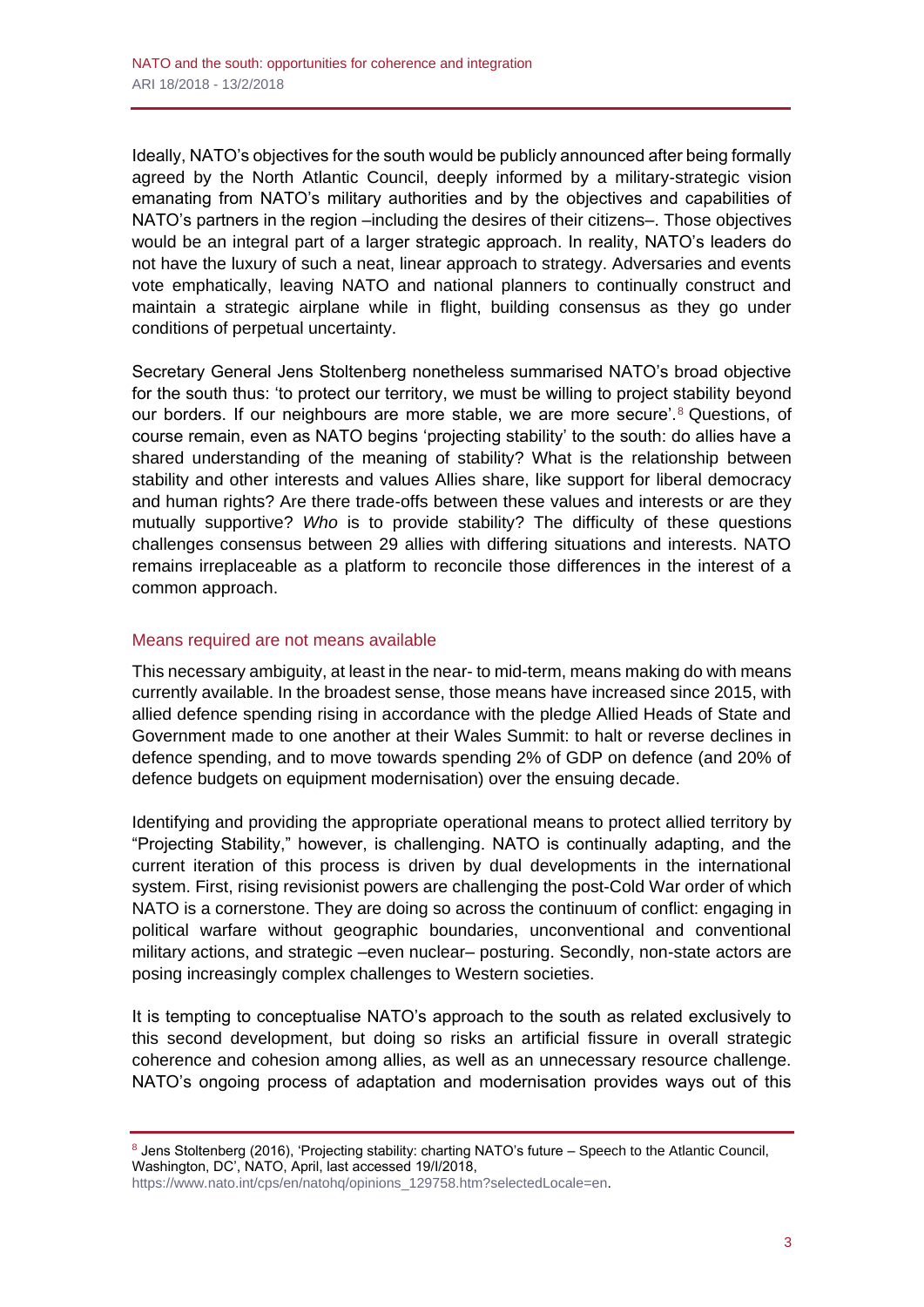impasse, ranging from adjustments to NATO's command structure to the integration of emerging operational plans.

### Ways: making do and making it up

NATO has undertaken some formal and informal institutional adaptations aimed specifically at addressing Europe's southern neighbourhood, generally explained in terms of addressing the root causes that we presume to be driving terrorism and irregular migration. At the same time, the Alliance is undergoing broader adaptation aimed at more global challenges. Bringing coherence to these somewhat disparate efforts is likely to help address some of the difficulties in identifying clear objectives in the south, and concomitant challenges in appropriately resourcing those objectives.

One useful step would be to broaden our understanding of NATO's approach to the south to extend beyond the current focus on addressing urgent threats and challenges related to non-state actors and violent extremist organisations (VEOs). Specifically, the fact that revisionist state actors have proved willing and able to challenge NATO across domains, regions and functions means that the south is not just a place where allies go to help partners build capacity to mitigate threats from terrorists and VEOs. Rather, it is also an area in which rival states will challenge the Alliance across the spectrum of conflict. The likelihood of a permanent Russian presence in the Eastern Mediterranean is but one instance of this phenomenon. Proliferation of ballistic missiles among both state- and non-state actors around the Mediterranean basin $9$  means that allied territory in the Central Mediterranean and key military and commercial transit points from the Bab-el-Mandeb, to the Bosporus, to Gibraltar, can be held at risk. Given these challenges, achieving coherence between approaches to state actors and non-state actors should be central to the process of refining and integrating NATO's regionally-focused operational plans into a clear, 360-degree vision for the defence of Europe.

Effective integration also requires achieving coherence across a broad range of ongoing activities. NATO continues to refine its vision of Projecting Stability, requiring coordination between allies, partners and international organisations. NATO has actively engaged its wide network of partners to discuss military contributions to enhance stability in the south, while acknowledging the centrality of political, economic and social elements that can only be delivered by local governments –with help from organisations like the EU–. <sup>10</sup> NATO's 'Framework for the south' includes a 'Hub for the south' to enable such engagements.<sup>11</sup> The Hub, along with initiatives to pool intelligence capabilities, also aims at improving situational awareness and anticipation.

<sup>10</sup> Petr Pavel (2018), 'Opening Remarks at 178th Military Committee in Chiefs of Defence Session', North Atlantic Treaty Organisation, 16/I/2018, last accessed 19/I/2018,

[https://www.nato.int/cps/en/natohq/opinions\\_150656.htm?selectedLocale=en.](https://www.nato.int/cps/en/natohq/opinions_150656.htm?selectedLocale=en)

<sup>9</sup> Jean-Loup Samaan (2017), 'The missile threat in the Mediterranean: implications for European security', ARI, nr 79/2017, Elcano Royal Institute, last accessed 29/I/2018,

[http://www.realinstitutoelcano.org/wps/portal/rielcano\\_en/contenido?WCM\\_GLOBAL\\_CONTEXT=/elcano/e](http://www.realinstitutoelcano.org/wps/portal/rielcano_en/contenido?WCM_GLOBAL_CONTEXT=/elcano/elcano_in/zonas_in/ari79-2017-samaan-missile-threat-mediterranean-implications-european-security) [lcano\\_in/zonas\\_in/ari79-2017-samaan-missile-threat-mediterranean-implications-european-security.](http://www.realinstitutoelcano.org/wps/portal/rielcano_en/contenido?WCM_GLOBAL_CONTEXT=/elcano/elcano_in/zonas_in/ari79-2017-samaan-missile-threat-mediterranean-implications-european-security)

<sup>11</sup> Jens Stoltenberg (2017), 'Press Conference following the meeting of the North Atlantic Council at the level of Defence Ministers on deterrence and defence', NATO, 15/II/2017, last accessed 23/I/2018, [https://www.nato.int/cps/en/natohq/opinions\\_141109.htm.](https://www.nato.int/cps/en/natohq/opinions_141109.htm)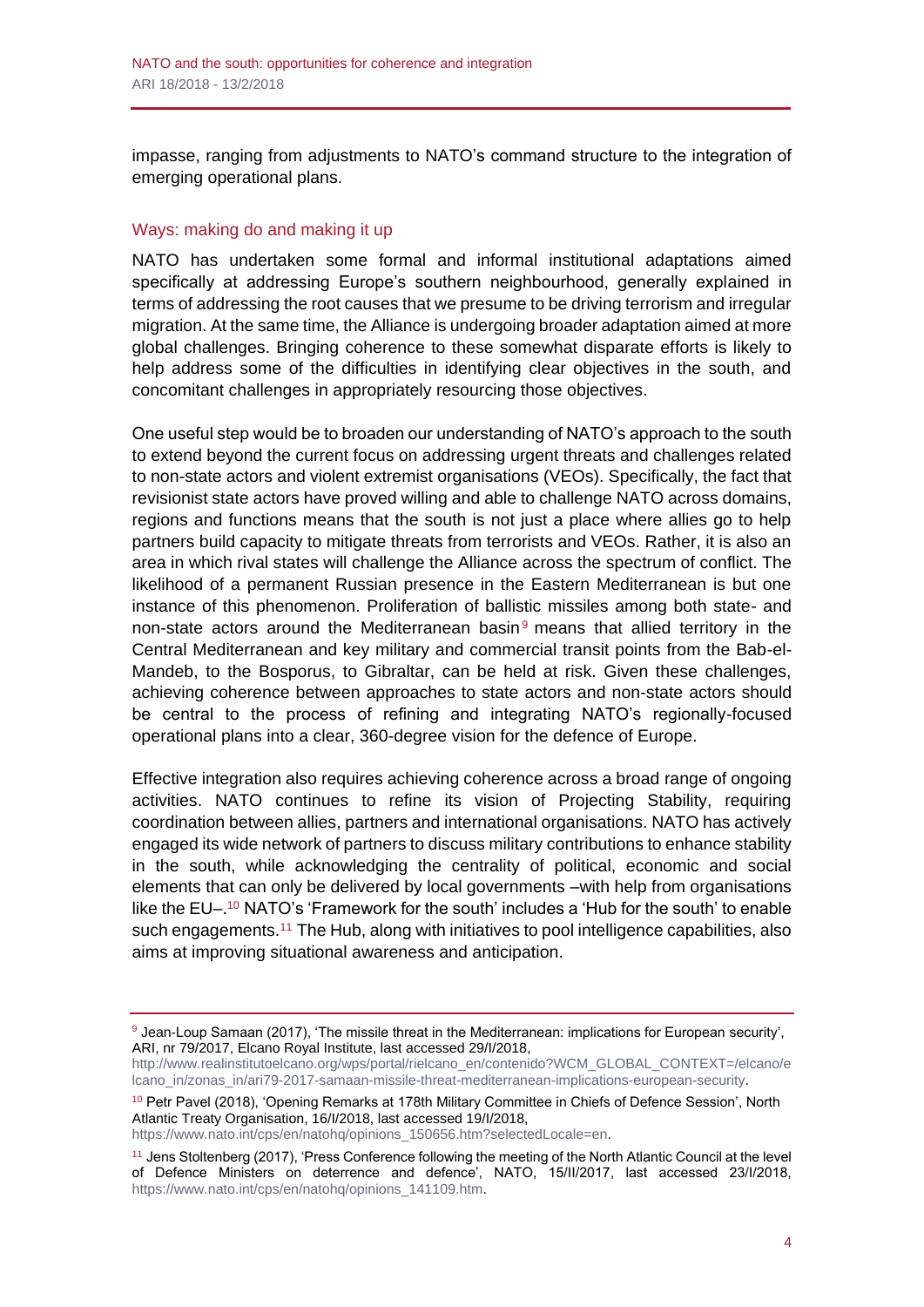But NATO's role in and around the Mediterranean goes beyond Projecting Stability. For example, the Alliance is also revisiting its maritime posture. While many of the Alliance's adaptations since 2014 have been land-focused, a vast majority of SACEUR's Area of Responsibility is, in fact, water. The maritime domain is one area in which NATO can build coherence around the multi-domain nature of state-centric challenges –and allied responses–. During the Cold War, maritime power was central to NATO's deterrence posture. During NATO's 'out of area' period, characterised by actions outside of allied territory, allies saw sea power as a supporting effort for such actions.

Although NATO's 2011 Alliance Maritime Strategy aligned NATO's maritime posture with the three core tasks identified in the 2010 Strategic Concept, there was no particular emphasis on deterrence and collective defence. But the focus has begun to shift. Maritime power is particularly suited to address the 360-degree complexity of the challenge specifically posed by Russia, which Vice-Admiral Clive Johnson, Commander Allied Maritime Command, has described as 'omni-directional and threatening of our freedoms and of our infrastructure, whether you see them as an enemy or not', highlighting the extension of Russian area denial capabilities into the Eastern Mediterranean. <sup>12</sup> A sharpening focus on maritime posture and capabilities from the perspective of collective defence may help NATO integrate its regional postures, and at the same time improve coherence between Defence and Deterrence on the one hand, and Projecting Stability on the other. Continued work on operationalising the Alliance Maritime strategy is thus key to addressing defence and deterrence in the south.

Improving relations with other organisations is also critical to NATO's approach to the south. While working with organisations like the African Union to achieve a regional approach is important, success starts closer to home: with the EU.<sup>13</sup> Twenty-two of NATO's 29 allies are currently EU members. Not only do NATO Europe and the EU share essentially one set of forces, they also largely share one set of economic and diplomatic instruments. Inter-organisational coherence is elemental to a comprehensive approach to the stability of the south.

There are several areas in which coordination is critical. European allies' capabilities depend largely on resource allocation decisions that are shaped by economic and fiscal policies agreed by EU members. An ongoing dialogue between NATO and the EU regarding the security implications of fiscal and economic policies (and vice versa) would benefit members of both organisations as they seek to develop critical capabilities in a resource-constrained environment. NATO's recognition that stability in the south requires a whole of government or integrated approach implies coordination with the EU to avoid duplicative efforts.

<sup>12</sup> Clive Johnstone (2017), 'NATO's maritime moment: a watershed year in Alliance sea power', Allied Maritime Command, 17/I/2017, last accessed 19/I/2018[, https://mc.nato.int/media-centre/news/2017/nato](https://mc.nato.int/media-centre/news/2017/nato-maritime-moment-a-watershed-year-in-alliance-sea-power.aspx)[maritime-moment-a-watershed-year-in-alliance-sea-power.aspx.](https://mc.nato.int/media-centre/news/2017/nato-maritime-moment-a-watershed-year-in-alliance-sea-power.aspx)

 $13$  The President of the European Council, the President of the European Commission, and the Secretary General of the North Atlantic Treaty Organisation noted the importance of such inter-organisational cooperation in their Joint Declaration Signed at Warsaw of 8/VII/2016.